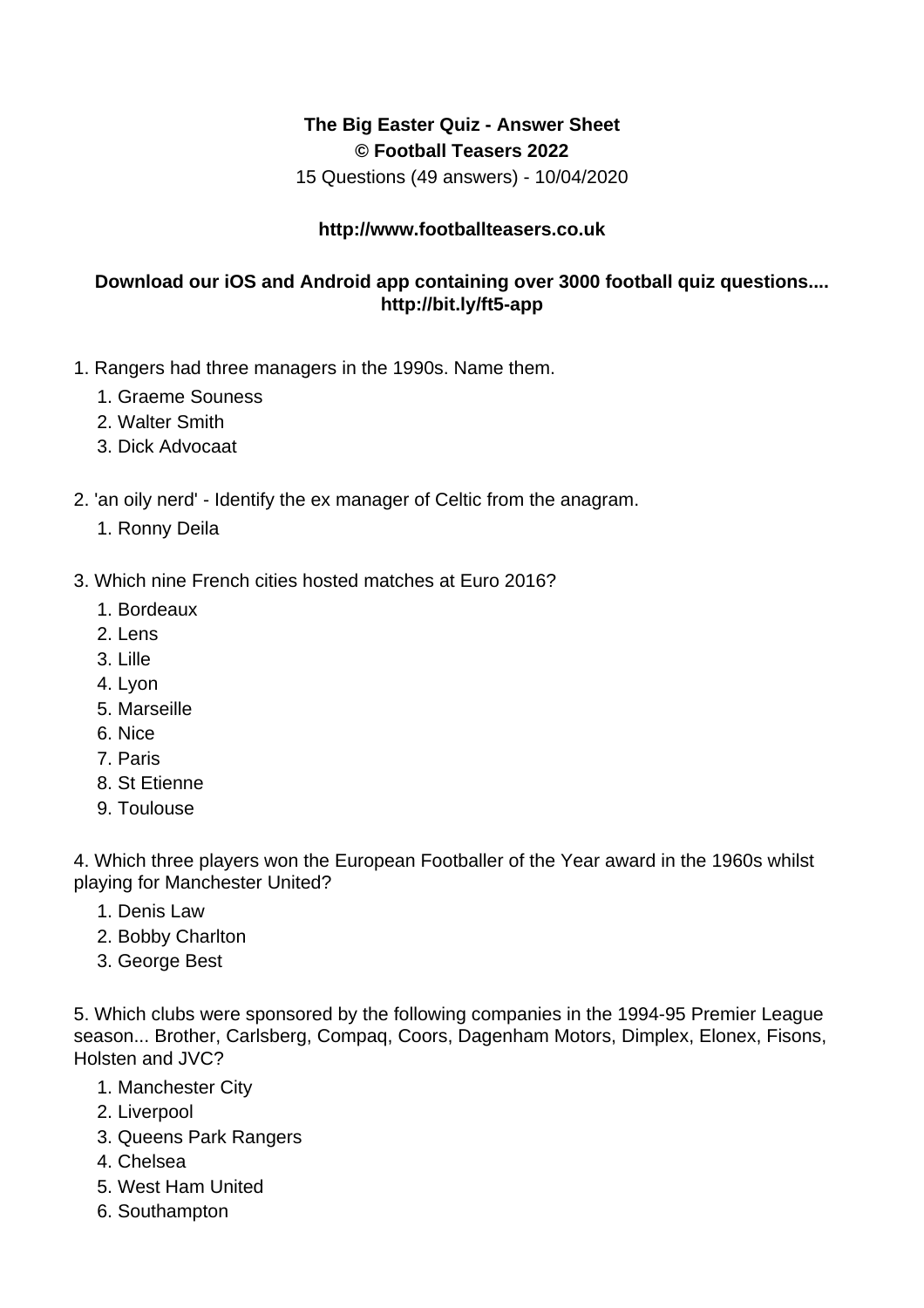- 7. Wimbledon
- 8. Ipswich Town
- 9. Tottenham Hotspur
- 10. Arsenal
- 6. Bernard Tapie was the president of which club between 1986 and 1994?
	- 1. Marseille
- 7. Which Scottish manager was named Premier League manager of the season in 2001?
	- 1. George Burley

8. Which ex Everton player played at three consecutive World Cup's between 2002 and 2010, scoring in two of them?

1. Landon Donovan

9. As of April 2020, Fernando Torres was one of five players capped by Spain to have scored 50 or more Premier League goals. Name the other four.

- 1. David Silva
- 2. Diego Costa
- 3. Juan Mata
- 4. Cesc Fabregas

10. Name the five Champions League / European Cup winning captains from the following years... 2011, 2013, 2014, 2017 and 2019.

- 1. Xavi
- 2. Philipp Lahm
- 3. Iker Casillas
- 4. Sergio Ramos
- 5. Jordan Henderson
- 11. Which French team are known as Les Canaris?
	- 1. Nantes
- 12. Which future England manager played in the 1958 World Cup?
	- 1. Bobby Robson

13. Which six nations that took part in qualification for Euro 2016 used to form part of the old Yugoslavia before it's break up?

- 1. Bosnia and Herzegovina
- 2. Croatia
- 3. Macedonia
- 4. Montenegro
- 5. Serbia